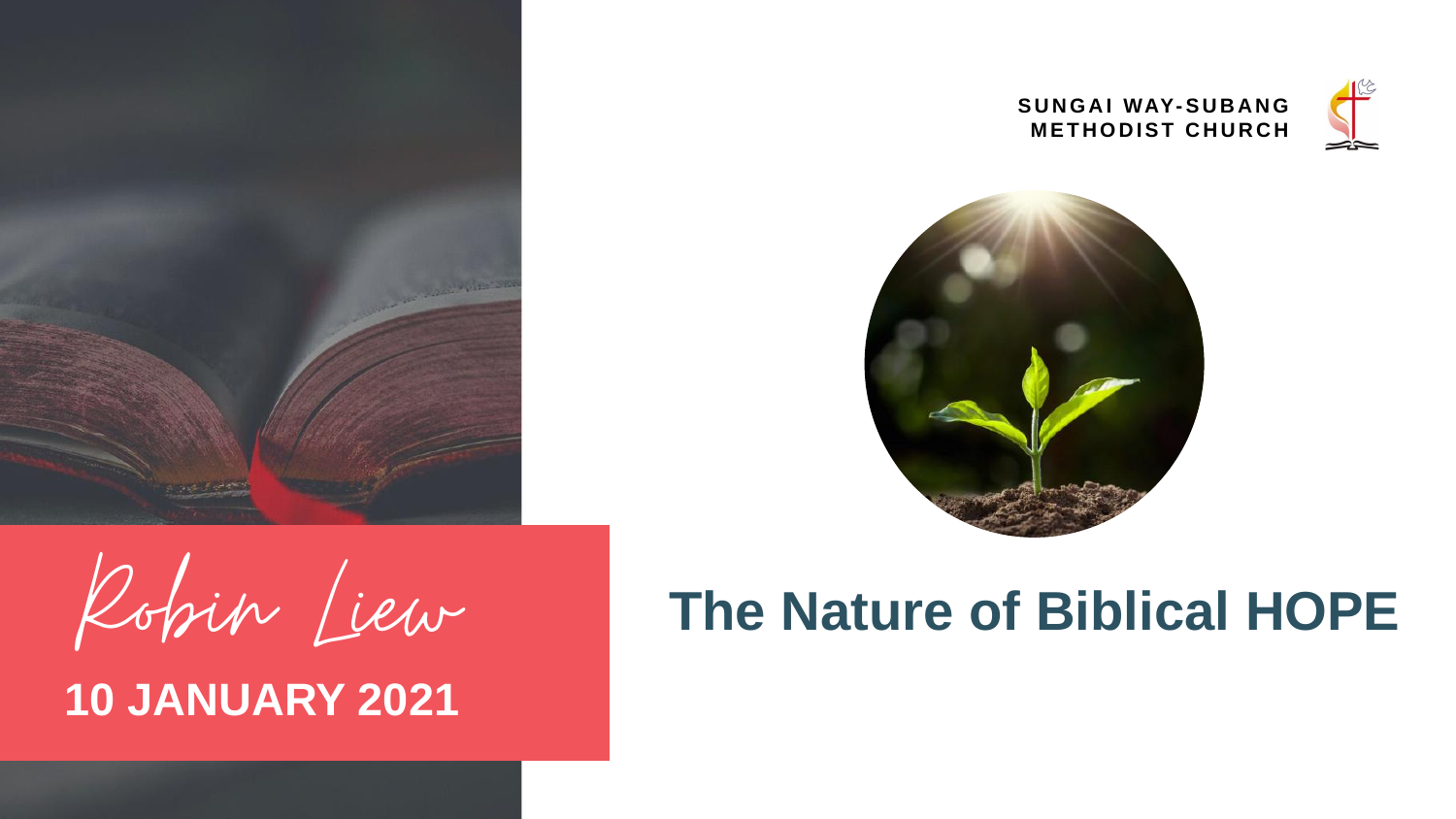

# $H O P E$

HOPE : elpís (from elpō, "to anticipate, welcome") - properly, expectation of what is sure (certain)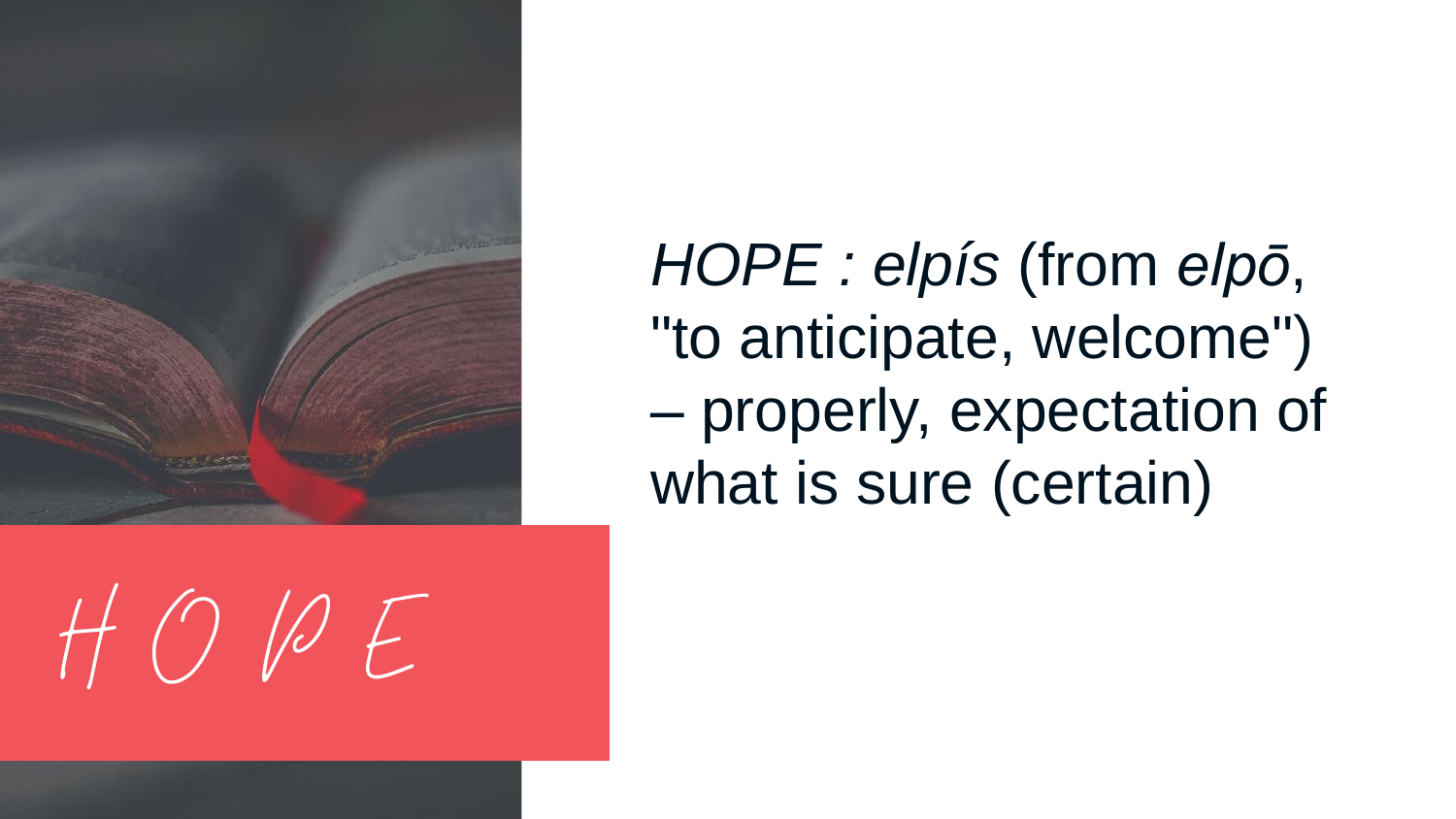

 $H O P E$ 

**[1](http://biblehub.com/romans/5-1.htm)**Therefore, since we have been justified through faith, we have peace with God through our Lord Jesus Christ,

**[2](http://biblehub.com/romans/5-2.htm)**through whom we have gained access by faith into this grace in which we now stand. And we boast in the hope of the glory of God.\* (Romans 5, NIV)

we confidently and joyfully look forward to sharing God's glory. (NLT)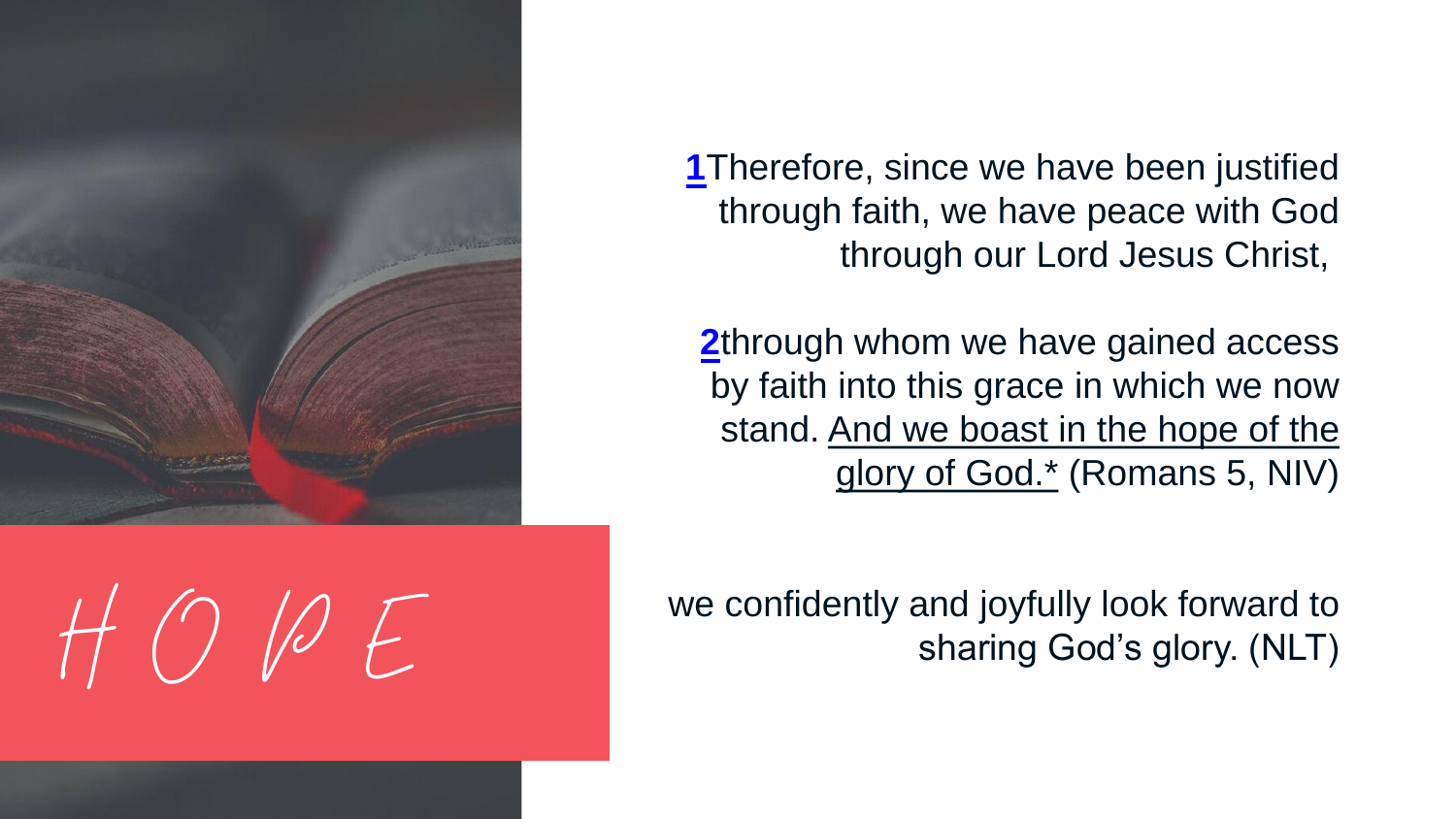

## **HOPE IS NOT JUST ABOUT FUTURE BUT ALSO THE PRESENT**

 $H O P E$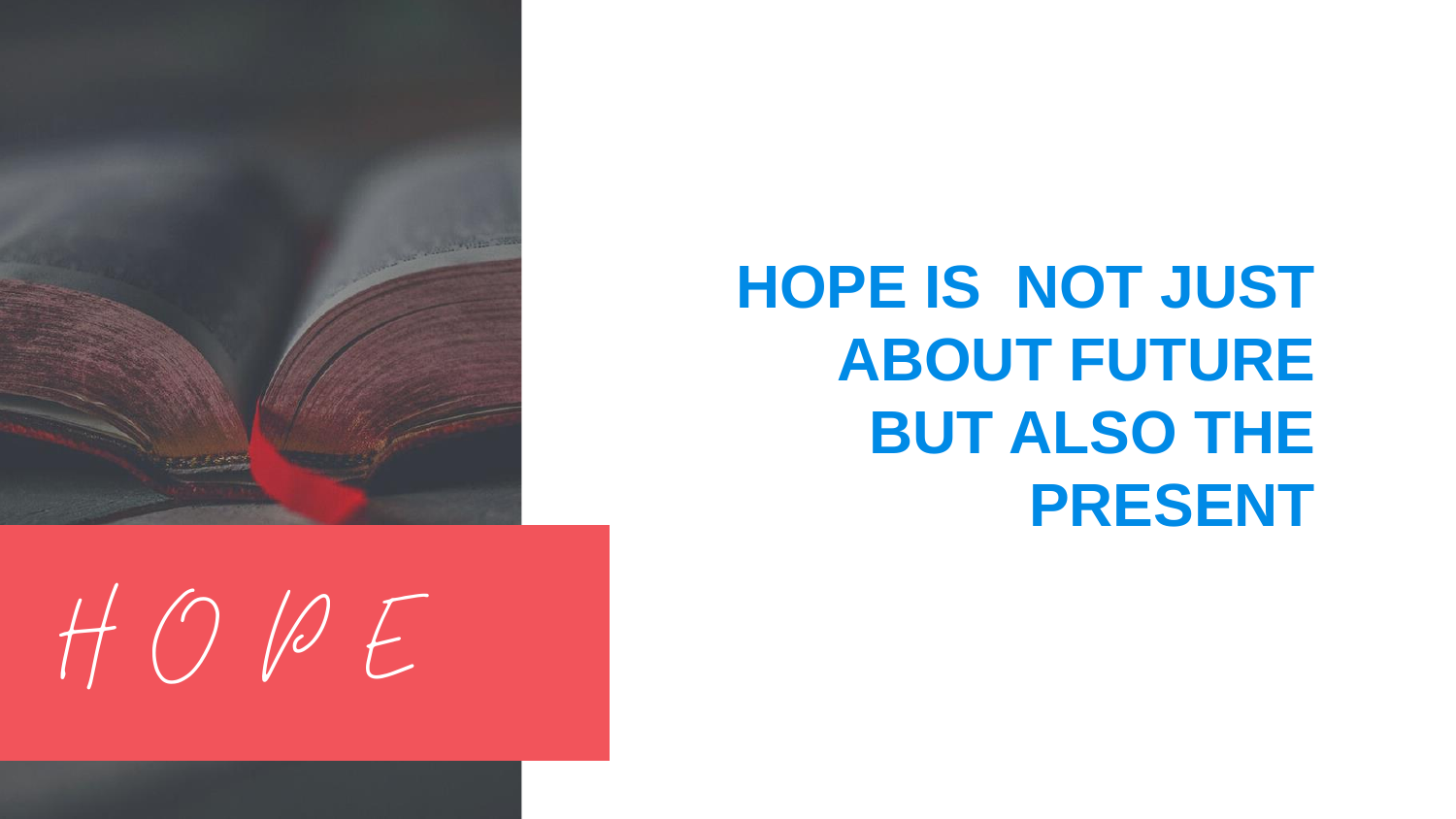

 $HOPF$ #1



## **ANCHORED in the LIVING WORD and the WRITTEN WORD**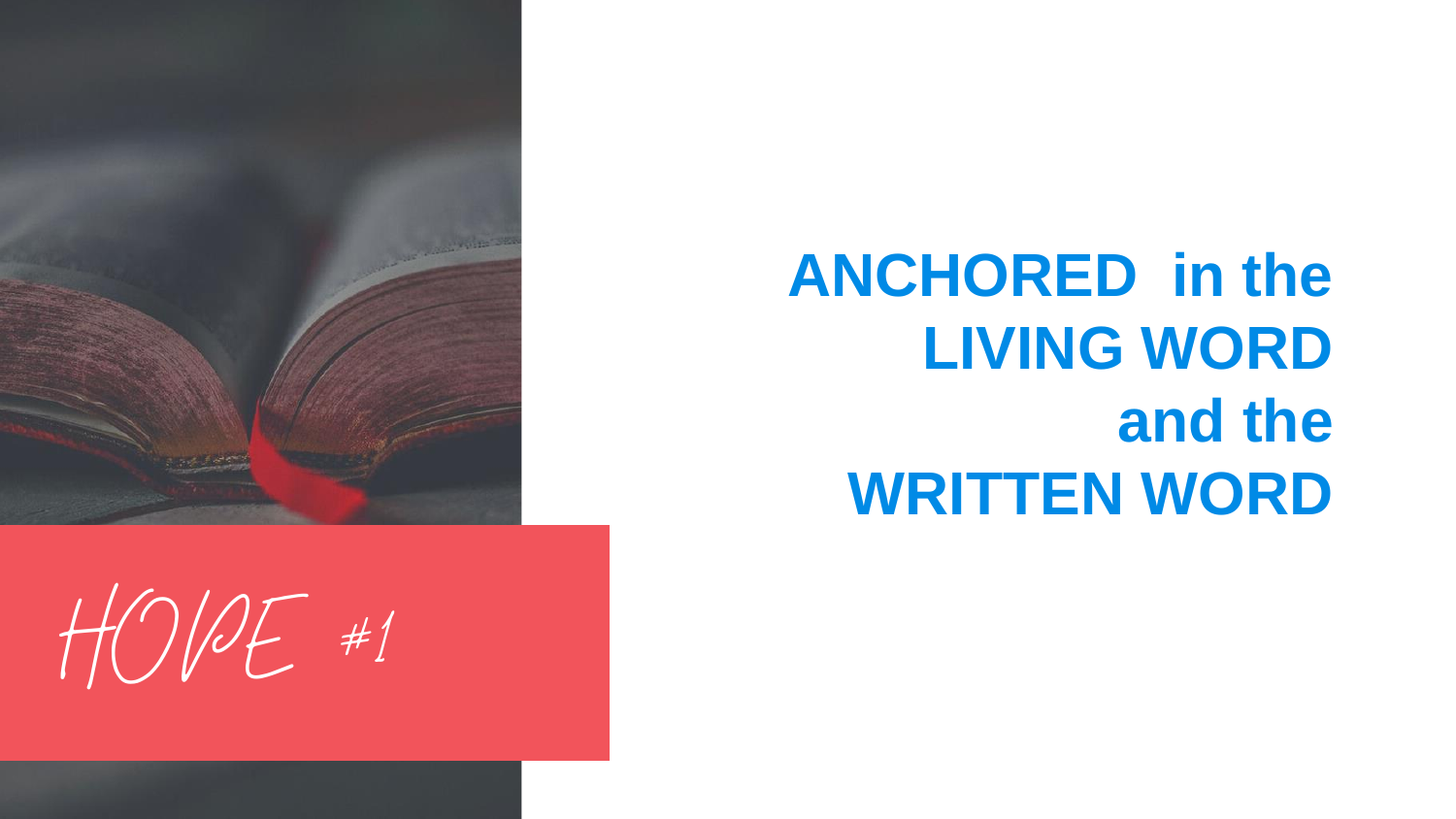

 $HOPH2$ 

**ALIVE i.e. LIVING HOPE (1 Peter 1:3)** 

**The HOPE in us can influence and impact people and atmosphere.**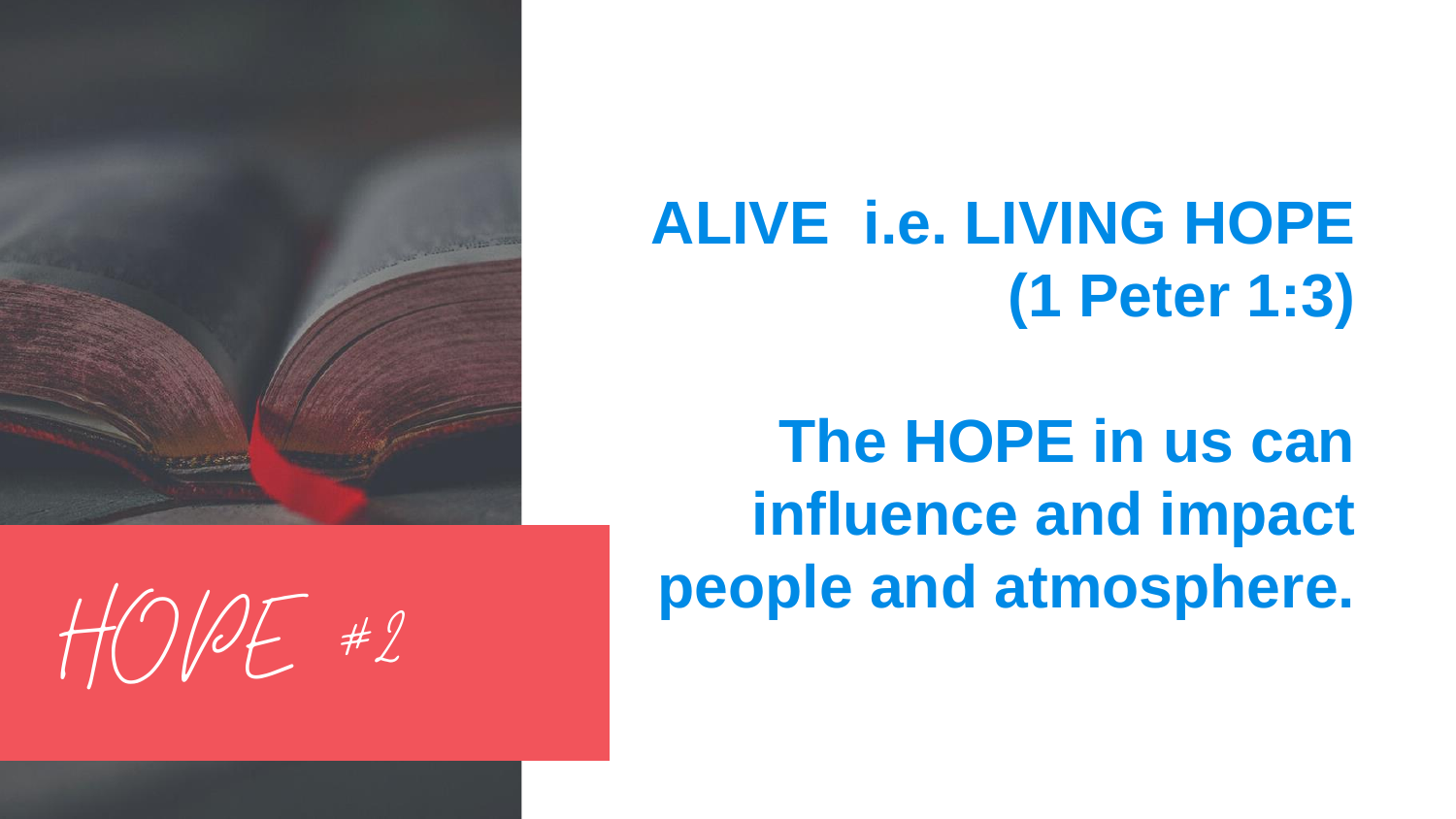

 $H\ddot{\Omega}/2F$  #2

**By xiquinhosilva - https://www.flickr.com/photos/xiquinho/16380127035/, CC BY 2.0**

### **AUSCHWITZ CONCENTRATION CAMP End July 1941**

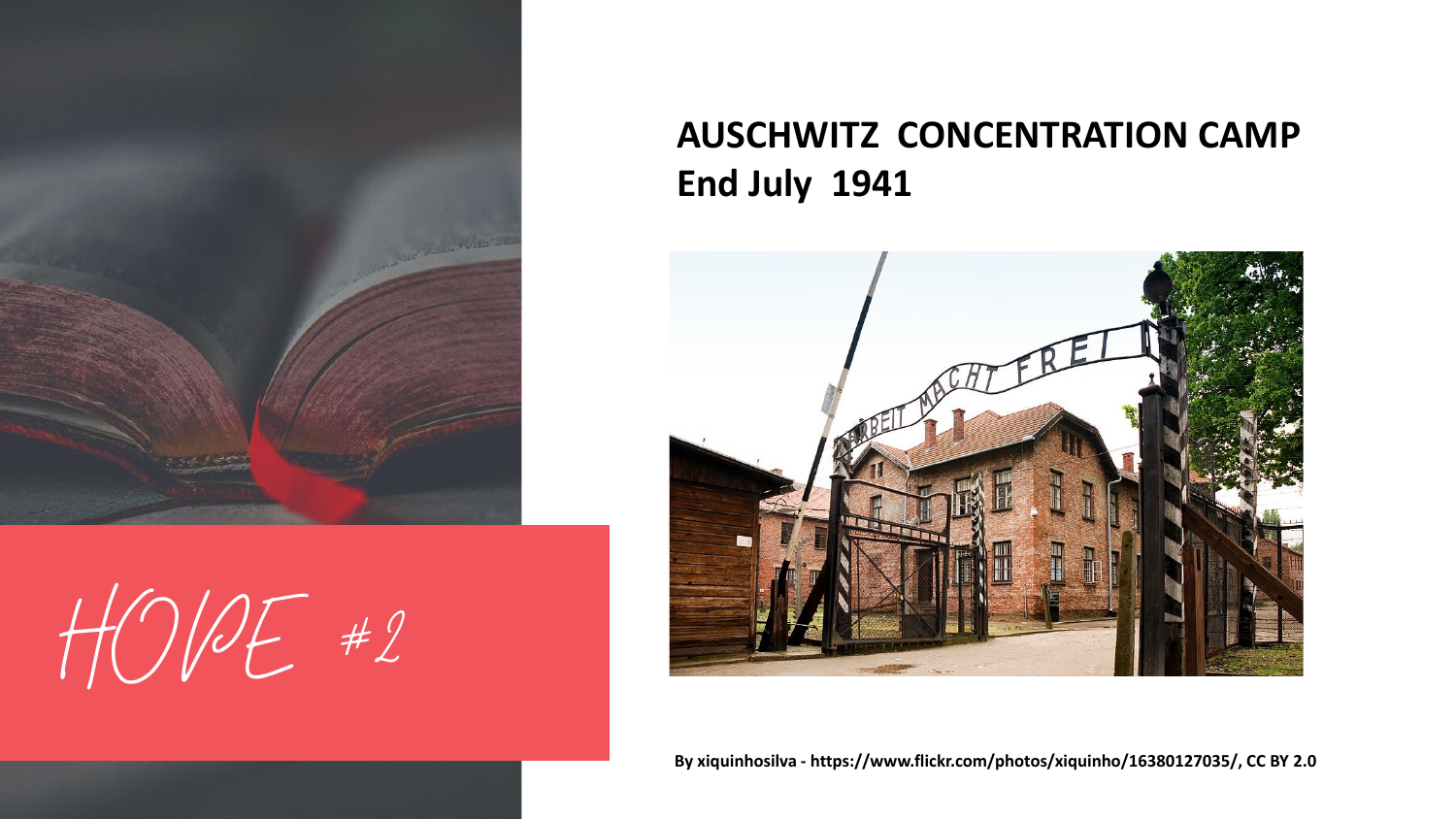

 $HOPE$  #2 **Franciszek Gajow** 



### **Maximilian Kolbe**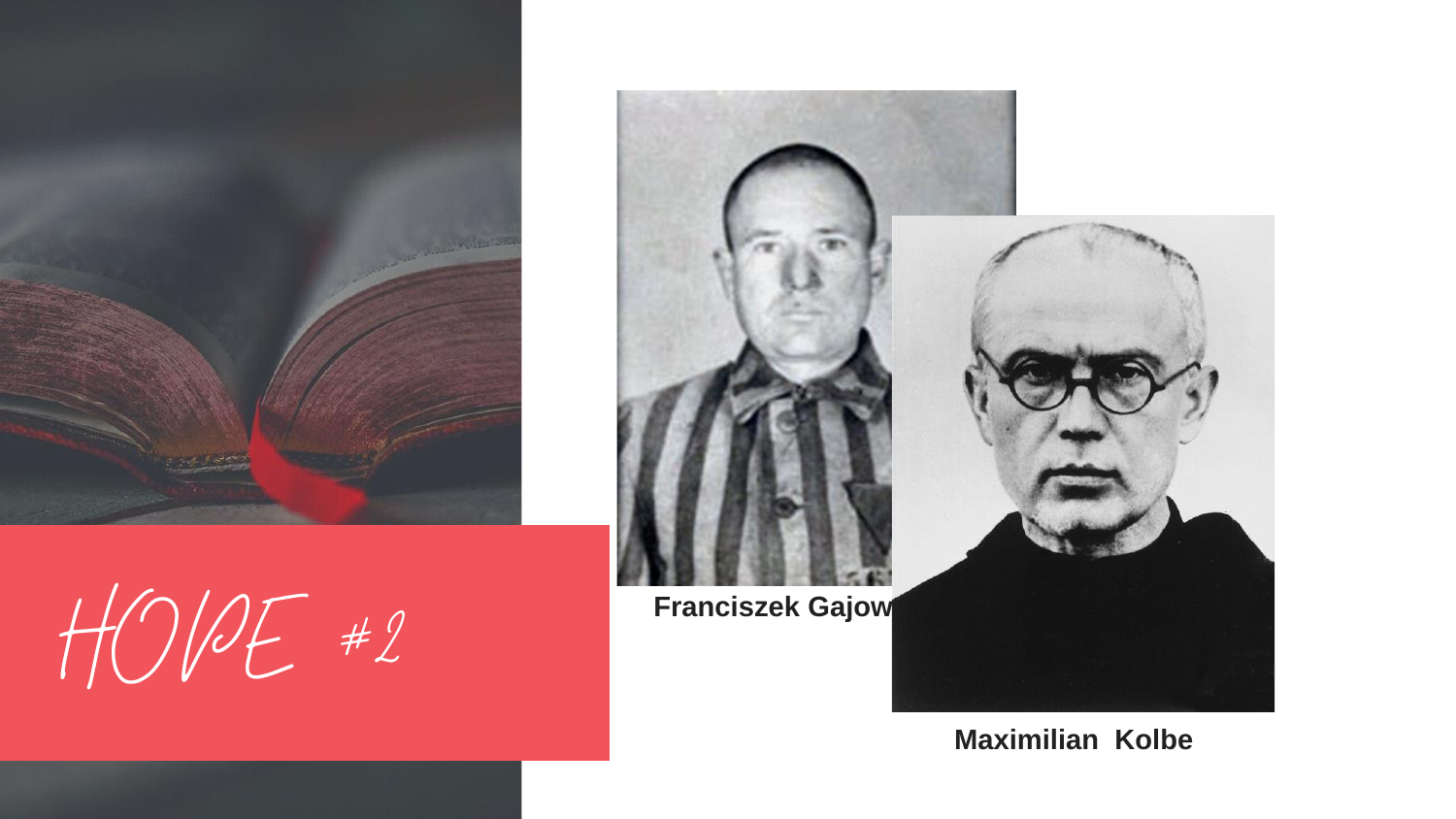

## **INSPIRES FAITH AND CONVICTION (Hebrews 11:1)**

 $HODE$ #3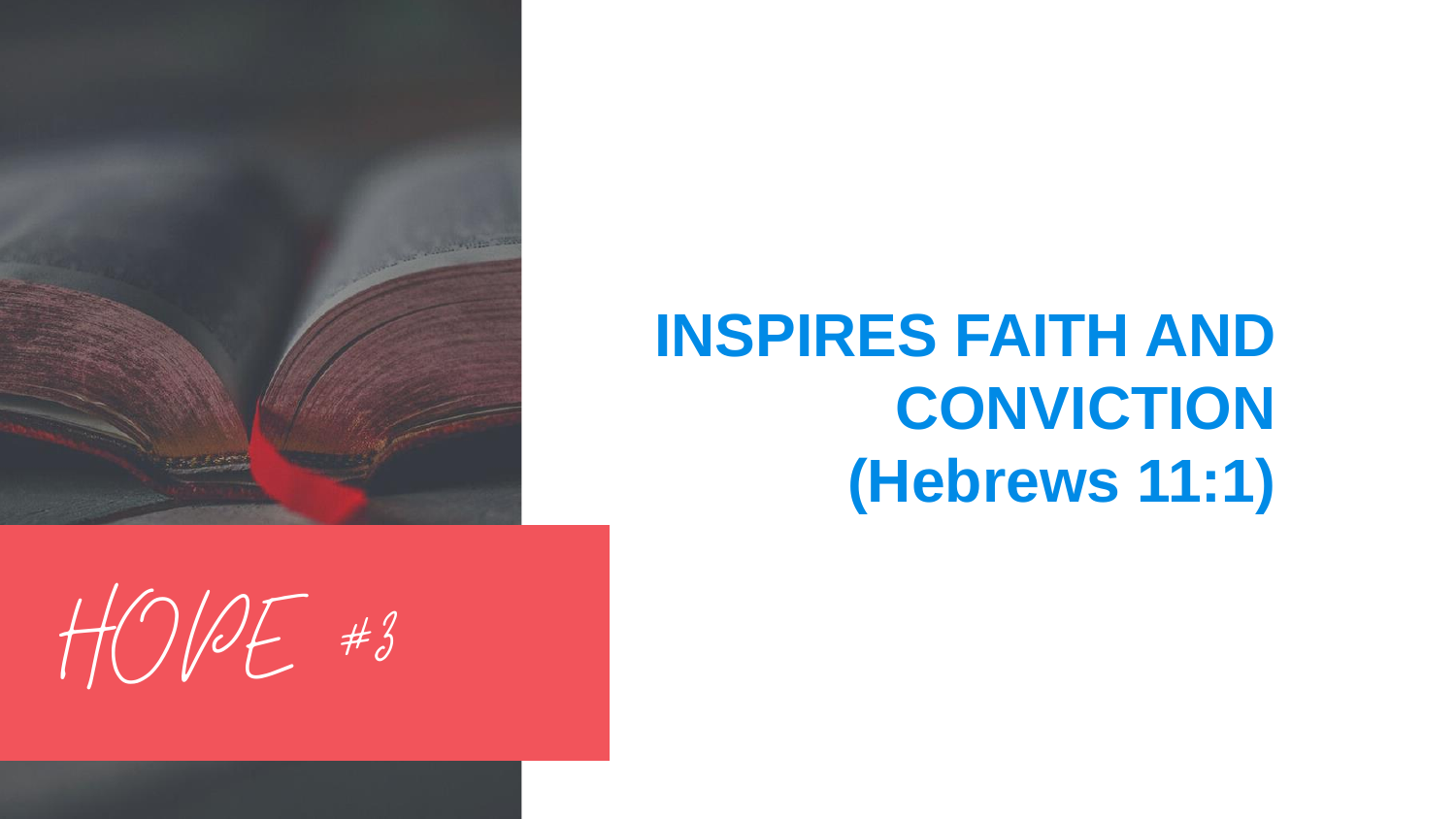

 $HOP#4$ 

**PRODUCES PERSEVERANCE AND ENDURANCE (Hebrews 12:2)**